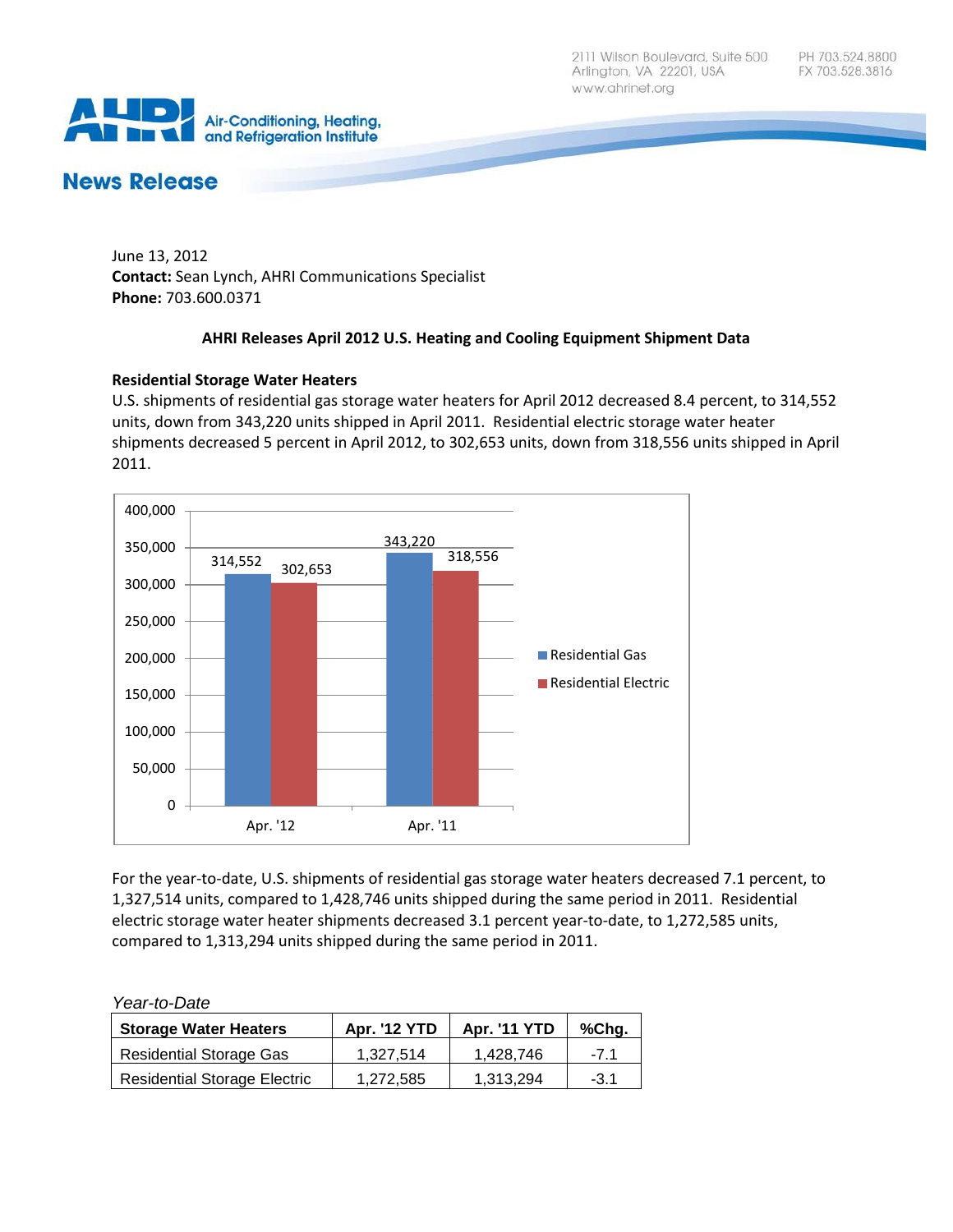## **Commercial Storage Water Heaters**

Commercial gas storage water heater shipments decreased 12.1 percent in April 2012, to 6,398 units, down from 7,278 units shipped in April 2011. Commercial electric storage water heater shipments increased 13.9 percent in April 2012, to 5,303 units, up from 4,655 units shipped in April 2011.



Year-to-date U.S. shipments of commercial gas storage water heaters decreased 10.7 percent, to 26,900 units, compared with 30,116 units shipped during the same period in 2011. Year-to-date commercial electric storage water heater shipments increased 2.4 percent to 21,010 units, up from 20,515 units shipped during the same period in 2011.

*Year-to-Date*

| <b>Storage Water Heaters</b>       | <b>Apr. '12 YTD</b> | <b>Apr. '11 YTD</b> | %Chg. |
|------------------------------------|---------------------|---------------------|-------|
| <b>Commercial Storage Gas</b>      | 26,900              | 30.116              | -10.7 |
| <b>Commercial Storage Electric</b> | 21.010              | 20.515              | +24   |

### **Warm Air Furnaces**

U.S. shipments of gas warm air furnaces for April 2012 increased 7.8 percent, to 143,113 units, up from 132,717 units shipped in April 2011. Oil warm air furnace shipments decreased 25.6 percent, to 1,656 units in April 2012, down from 2,225 units shipped in April 2011.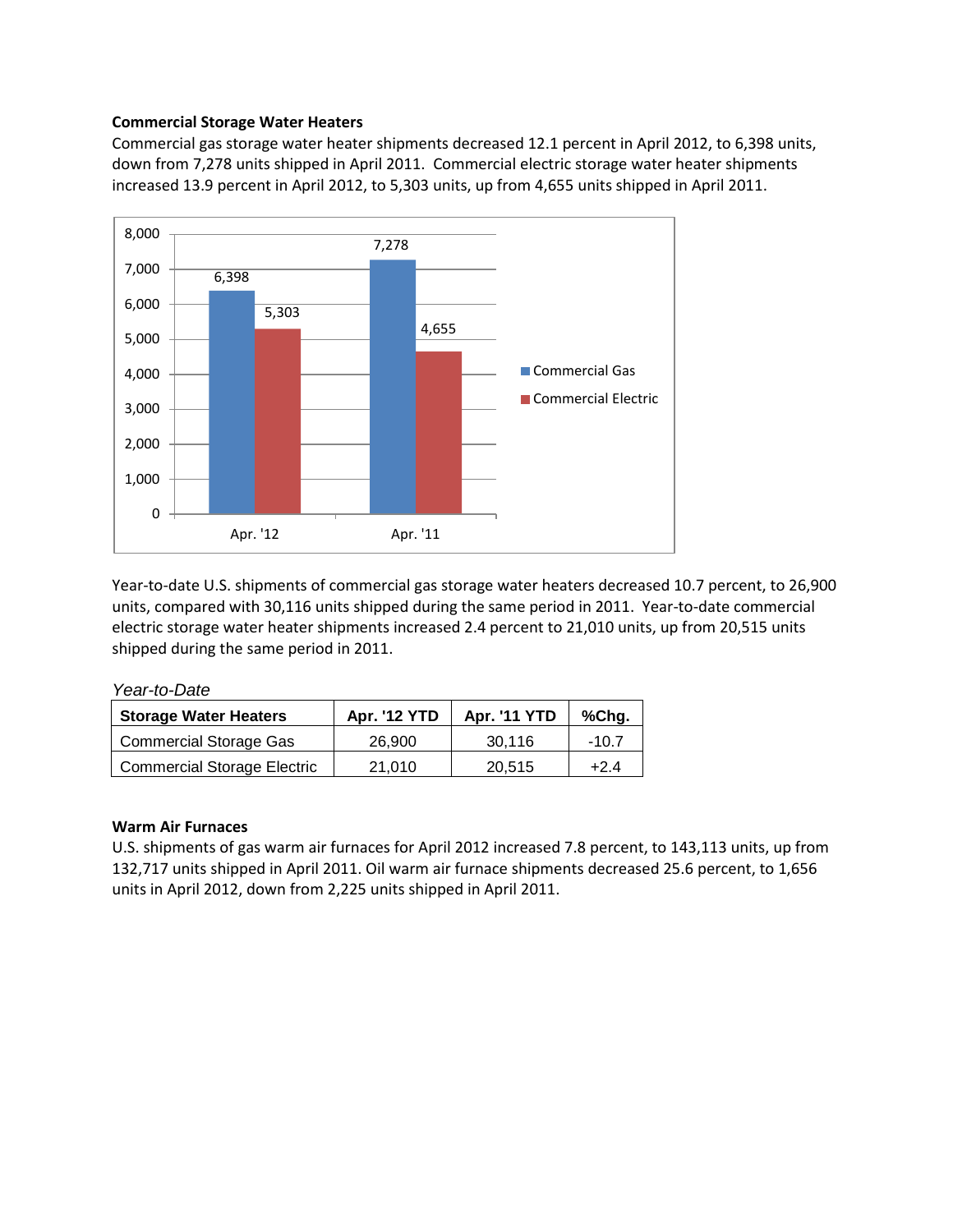

Year-to-date U.S. shipments of gas warm air furnaces decreased 9.6 percent, to 577,467 units, compared with 638,686 units shipped during the same period in 2011. Year-to-date U.S. shipments of oil warm air furnaces decreased 34.6 percent to 9,421, compared with 14,406 units shipped during the same period in 2011.

*Year-to-Date*

|                              | <b>Apr. '12 YTD</b> | <b>Apr. '11 YTD</b> | $%$ Chg. |
|------------------------------|---------------------|---------------------|----------|
| <b>Gas Warm Air Furnaces</b> | 577.467             | 638.686             | -9.6     |
| <b>Oil Warm Air Furnaces</b> | 9.421               | 14.406              | $-34.6$  |

# **Central Air Conditioners and Air-Source Heat Pumps**

U.S. shipments of central air conditioners and air-source heat pumps totaled 583,933 units in April 2012, up 4 percent from 561,247 units shipped in April 2011. U.S. shipments of air conditioners increased 4.4 percent, to 406,873 units, up from 389,654 units shipped in April 2011. U.S. shipments of air-source heat pumps increased 3.2 percent, to 177,060 units, up from 171,593 units shipped in April 2011.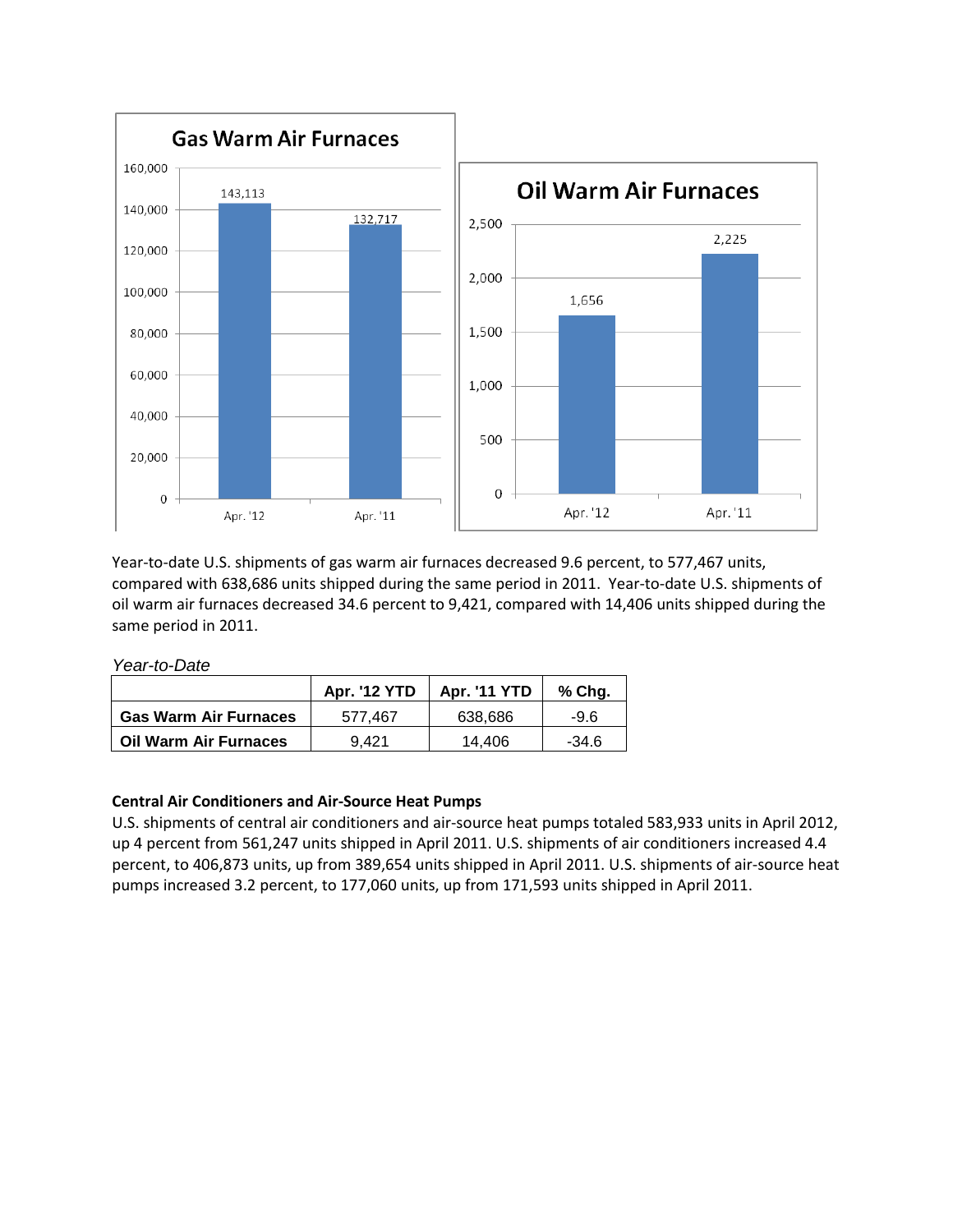

Year-to-date combined shipments of residential central air conditioners and air-source heat pumps decreased 3.6 percent, to 1,703,877 units, down from 1,767,376 units shipped in April 2011. Year-todate shipments of central air conditioners increased .3 percent, to 1,145,613 units, up from 1,141,828 units shipped during the same period in 2011. The year-to-date total for heat pump shipments decreased 10 percent, to 558,264 units, down from 625,548 units shipped during the same period in 2011.

## *Year-to-Date*

|                                              | <b>Apr. '12 YTD</b> | <b>Apr. '11 YTD</b> | % Chg. |
|----------------------------------------------|---------------------|---------------------|--------|
| Air Conditioners & Heat Pumps Combined Total | 1,703,877           | 1,767,376           | -3.6   |
| Air Conditioners Only                        | 1.145.613           | 1,141,828           | $+.3$  |
| Heat Pumps Only                              | 558.264             | 625,548             | -10    |